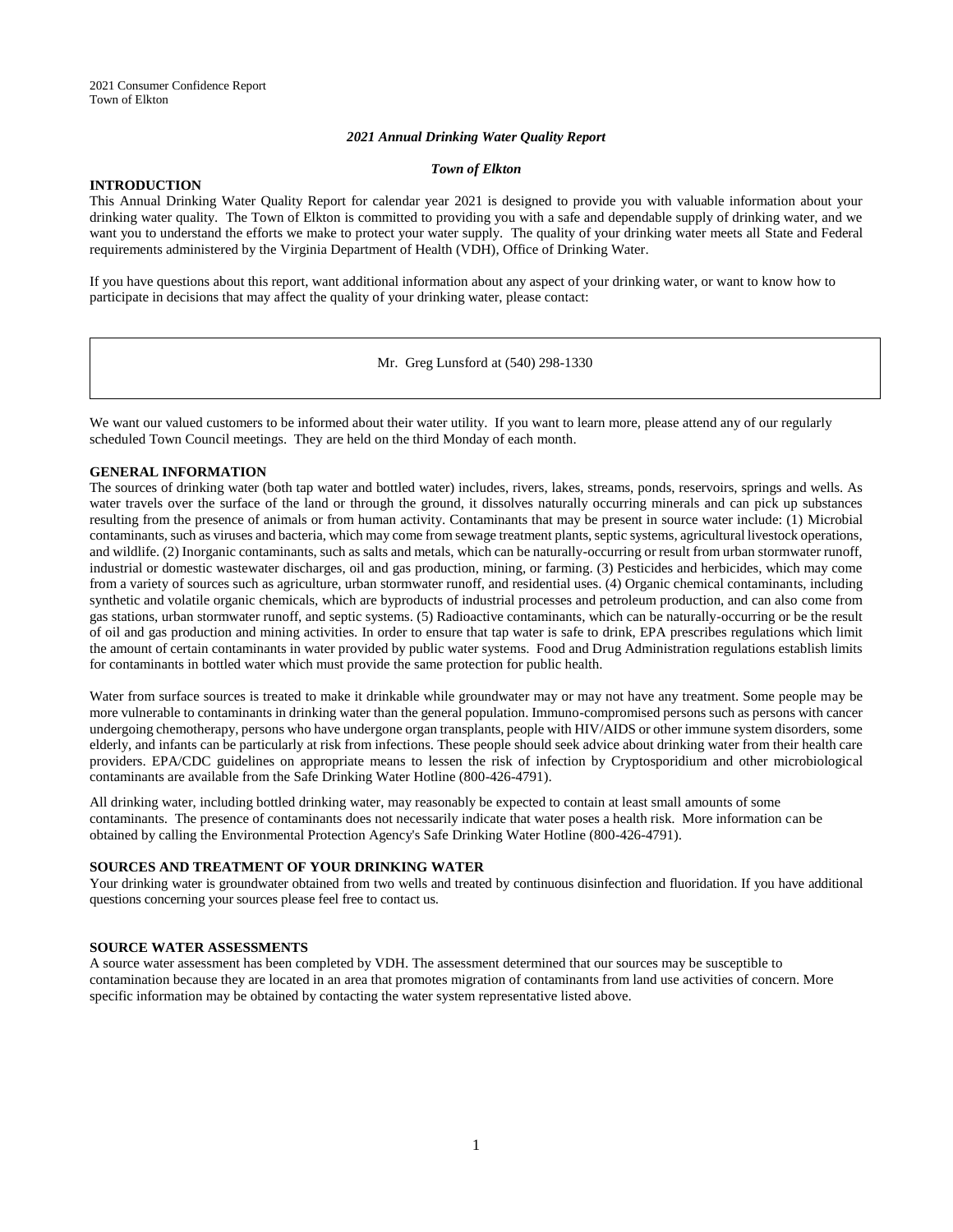2021 Consumer Confidence Report Town of Elkton

## **QUALITY OF YOUR DRINKING WATER**

Your drinking water is routinely monitored according to Federal and State Regulations for a variety of contaminants. The tables that follow show the results of our monitoring for the period of January  $1^{st}$  through December 31 $st$ , 2021.

#### **DEFINITIONS**

In the table and elsewhere in this report you will find many terms and abbreviations you might not be familiar with. The following definitions are provided to help you better understand these terms:

*Non-detects (ND) - lab analysis indicates that the contaminant is not present*

*Parts per million (ppm) or Milligrams per liter (mg/l)* - one part per million corresponds to one minute in two years or a single penny in \$10,000.

*Parts per billion (ppb) or Micrograms per liter* - one part per billion corresponds to one minute in 2,000 years, or a single penny in \$10,000,000.

*Parts per trillion (ppt) or Nanograms per liter (nanograms/l)* - one part per trillion corresponds to one minute in 2,000,000 years, or a single penny in \$10,000,000,000.

*Picocuries per liter (pCi/L)* - picocuries per liter is a measure of the radioactivity in water.

*Nephelometric Turbidity Unit (NTU)* - nephelometric turbidity unit is a measure of the clarity of water. Turbidity in excess of 5 NTU is just noticeable to the average person.

*Action Level (AL)* - the concentration of a contaminant which, if exceeded, triggers treatment or other requirements which a water system must follow.

*Treatment Technique (TT)* - a required process intended to reduce the level of a contaminant in drinking water.

*Maximum Contaminant Level, or MCL* - the highest level of a contaminant that is allowed in drinking water. MCLs are set as close to the MCLGs as feasible using the best available treatment technology.

*Maximum Contaminant Level Goal, or MCLG -* the level of a contaminant in drinking water below which there is no known or expected risk to health. MCLGs allow for a margin of safety.

*Variances and exemptions* - state or EPA permission not to meet an MCL or a treatment technique under certain conditions

*Level 1 Assessment* – A level 1 assessment is a study of the water system to identify potential problems and determine (if possible) why total coliform bacteria have been found in our water system.

*Level 2 Assessment* – A level 2 assessment is a very detailed study of the water system to identify potential problems and determine (if possible) why an E-coli MCL violation has occurred and / or why total coliform bacteria have been found in our water system on multiple occasions.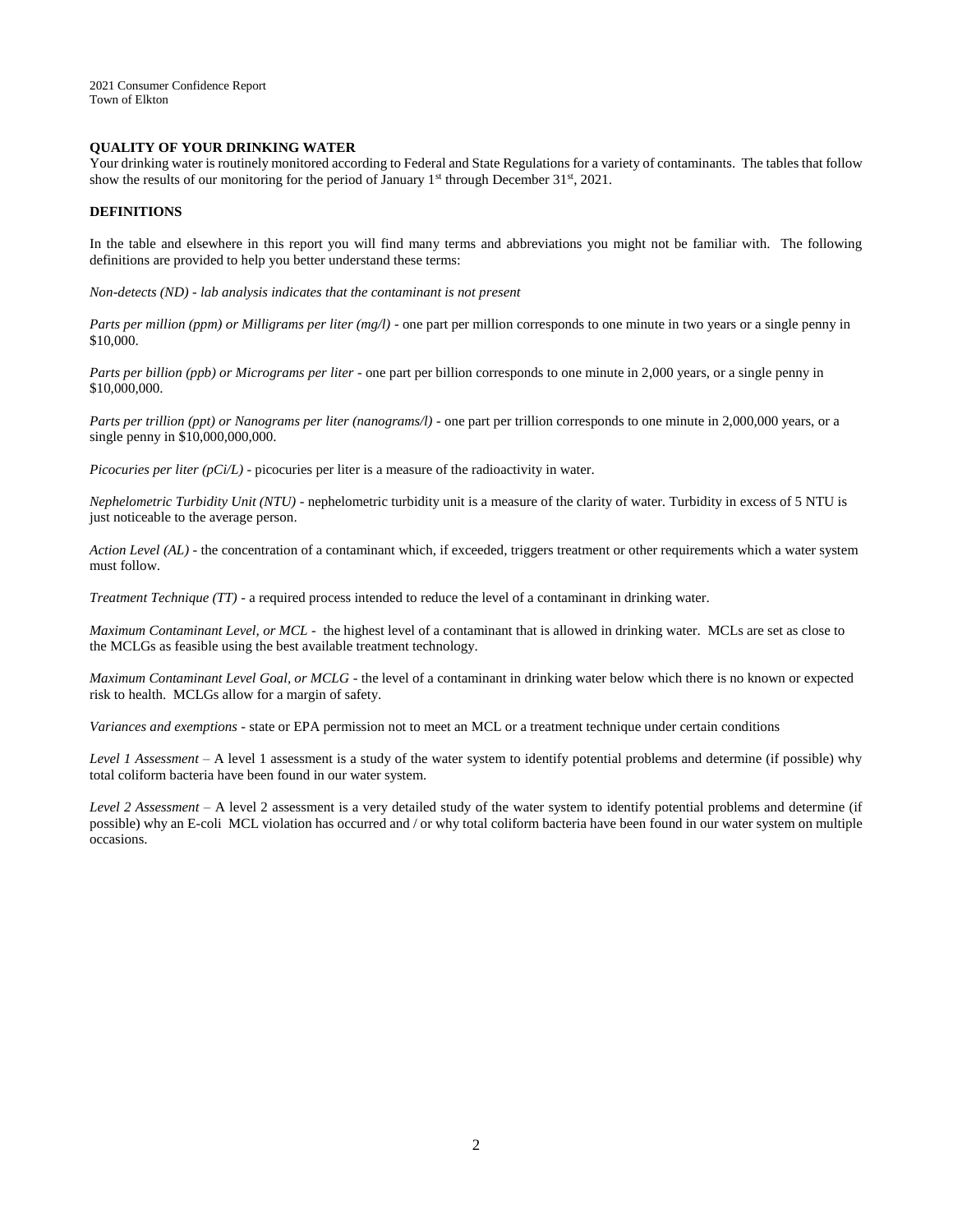| <b>WATER QUALITY RESULTS</b> |
|------------------------------|
|                              |

| <b>Inorganic Contaminants</b>                   |                          |                          |                                                                                                 |                |                  |                                                                                                                                       |  |
|-------------------------------------------------|--------------------------|--------------------------|-------------------------------------------------------------------------------------------------|----------------|------------------|---------------------------------------------------------------------------------------------------------------------------------------|--|
| Contaminant / Unit of<br>Measurement            | <b>MCLG</b>              | <b>MCL</b>               | Level Found / Range                                                                             | Violation      | Date of Sample   | Typical Source of<br>Contamination                                                                                                    |  |
| Fluoride<br>ppm                                 | $\overline{4}$           | $\overline{4}$           | Range: 0.59 - 1.21                                                                              | N <sub>o</sub> | Monthly 2021     | Erosion of natural deposits;<br>Water additive which<br>promotes strong teeth;<br>Discharge from fertilizer<br>and aluminum factories |  |
| Nitrate<br>ppm                                  | 10                       | 10                       | Range: 0.6 - 2.86                                                                               | N <sub>o</sub> | August 2021      | Runoff from fertilizer use:<br>leaching from septic tanks,<br>sewage; erosion of natural<br>deposits                                  |  |
| Barium<br>ppm                                   | $\overline{2}$           | $\overline{2}$           | Range: 0.023 - 0.035                                                                            | No             | August 2021      | Discharge of drilling wastes;<br>Discharge from metal<br>refineries; Erosion of natural<br>deposits                                   |  |
| Sodium<br>ppm                                   | $\overline{\phantom{a}}$ | $\overline{\phantom{a}}$ | Range: 2.14 to 2.92                                                                             | No             | August 2021      | Erosion of natural deposits;<br>de-icing salt runoff; water<br>softeners                                                              |  |
| <b>Radiological Contaminants</b>                |                          |                          |                                                                                                 |                |                  |                                                                                                                                       |  |
| Contaminant / Unit of<br>Measurement            | <b>MCLG</b>              | <b>MCL</b>               | Level Found / Range                                                                             | Violation      | Date of Sample   | Typical Source of<br>Contamination                                                                                                    |  |
| Alpha emitters<br>pCi/L                         | $\overline{0}$           | 15                       | Range: ND - 0.7                                                                                 | No             | <b>July 2016</b> | Erosion of natural deposits                                                                                                           |  |
| Gross Beta<br>pCi/L                             | $\Omega$                 | 50                       | 1.4                                                                                             | No             | <b>July 2016</b> | Decay of natural and man-<br>made deposits                                                                                            |  |
| <b>Combined Radium</b><br>pCi/L                 | $\boldsymbol{0}$         | 5                        | Range: 0.6 - 0.8                                                                                | N <sub>o</sub> | July 2016        | Erosion of natural deposits                                                                                                           |  |
| Lead & Copper                                   |                          |                          |                                                                                                 |                |                  |                                                                                                                                       |  |
| Contaminant / Unit of<br>Measurement            | <b>MCLG</b>              | <b>MCL</b>               | Level Found / Range                                                                             | Exceedance     | Date of Sample   | Typical Source of<br>Contamination                                                                                                    |  |
| Copper<br>ppm                                   | 1.3                      | $AL=1.3$                 | $0.0959$ (90 <sup>th</sup> percentile)<br>None of the ten samples<br>collected exceeded the AL. | No             | <b>July 2020</b> | Corrosion of household<br>plumbing systems; Erosion<br>of natural deposits;<br>Leaching from wood<br>preservatives                    |  |
| Lead<br>ppb                                     | $\boldsymbol{0}$         | $AL=15$                  | ND (90 <sup>th</sup> percentile)<br>None of the ten samples<br>collected exceeded the AL.       | No             | <b>July 2020</b> | Corrosion of household<br>plumbing systems; Erosion<br>of natural deposits                                                            |  |
| <b>Disinfectant Residual Contaminants</b>       |                          |                          |                                                                                                 |                |                  |                                                                                                                                       |  |
| Contaminant/Unit of<br>Measurement              | <b>MCLG</b>              | <b>MCL</b>               | Level Found / Range                                                                             | Violation      | Date of Sample   | Typical Source of<br>Contamination                                                                                                    |  |
| Chlorine<br>mg/L                                | $\overline{4}$           | $\overline{4}$           | 0.20 to 0.77                                                                                    | N <sub>o</sub> | Monthly          | By-product of drinking<br>water chlorination                                                                                          |  |
| <b>Disinfection By-Products</b>                 |                          |                          |                                                                                                 |                |                  |                                                                                                                                       |  |
| Contaminant/Unit of<br>Measurement              | <b>MCLG</b>              | <b>MCL</b>               | Level Found                                                                                     | Violation      | Date of Sample   | Typical Source of<br>Contamination                                                                                                    |  |
| (TTHM's)<br><b>Total Trihalomethanes</b><br>ppb | NA                       | 80                       | 1.9                                                                                             | No             | August 2021      | By-product of drinking<br>water chlorination                                                                                          |  |
| (HAA) Haloacetic acids<br>ppb                   | NA                       | 60                       | N <sub>D</sub>                                                                                  | No             | August 2021      | By-product of drinking<br>water chlorination                                                                                          |  |

The results in the table are from testing done in 2016, 2020 and 2021. The state allows us to monitor for some contaminants less than once per year because the concentrations of these contaminants do not change frequently. Some of our data, though accurate, is more than one year old.

We constantly monitor for various contaminants in the water supply to meet all regulatory requirements. The table lists only those contaminants that had some level of detection. Many other contaminants have been analyzed but were not present or were below the detection limits of the lab equipment.

Maximum Contaminant Levels (MCL's) are set at very stringent levels by the U.S. Environmental Protection Agency. In developing the standards, EPA assumes that the average adult drinks 2 liters of water each day throughout a 70-year life span. EPA generally sets MCL's at levels that will result in no adverse health effects for some contaminants or a one-in-ten-thousand to one-in-a-million chance of having the described health effect for other contaminants.